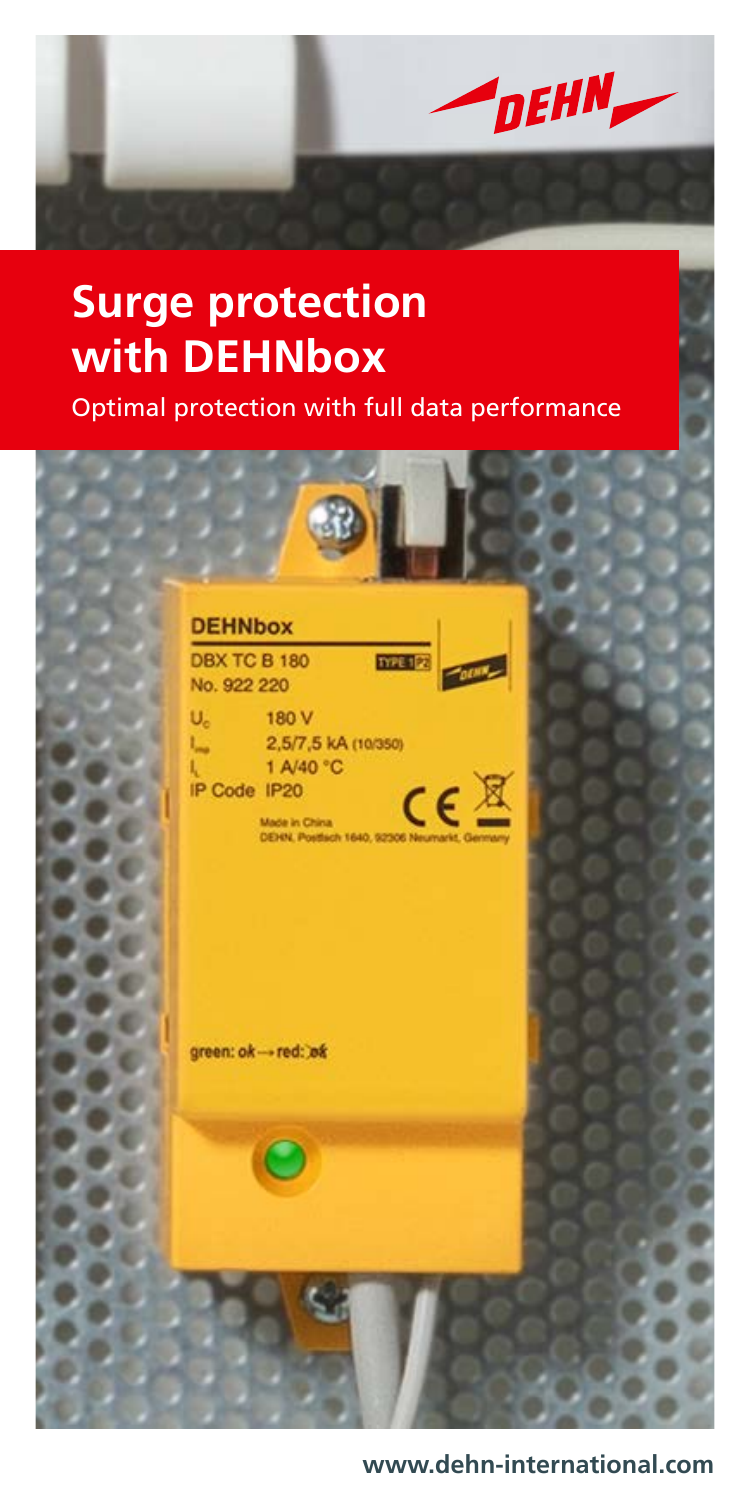# **DEHNbox – Compact surge protection**

**for telecommunication interfaces**

#### The challenge



Surge protection is recommended for information technology lines.



Installation as close as possible to the entrance point into the building, preferably in the NT area.



If surge protection is provided for the power side, it is also recommended for communications equipment.

| Technical data                                                |                     |
|---------------------------------------------------------------|---------------------|
| Part No.                                                      | 922 220             |
| Type                                                          | <b>DBX TC B 180</b> |
| SPD class                                                     | <b>TYPE 1P2</b>     |
| Impulse category                                              | D1, C1, C2, C3, B1  |
| Max. continuous operating voltage DC ( $U_c$ )                | 180 V               |
| Nominal current (I <sub>I</sub> ) per line                    | 1 A                 |
| D1 Total lightning impulse current (10/350 µs)<br>$(l_{imp})$ | 75kA                |
| C2 Total nominal discharge current (8/20 $\mu$ s) (ln)        | 20 kA               |
| Degree of protection                                          | IP 20               |

### **DEHNbox TC B 180 protects telecommunication lines and downstream devices from surges.**

Protect your IT systems from damage caused by lightning strikes and surges. Safeguard your data supply without loss of data rates. With the compact DEHNbox combined lightning current and surge arrester.

- **Interference-free data transmission**
- Easy installation thanks to push-in technology
- Visual status indication
- High discharge capacity
- For single- and multi-family houses



via Ethernet patch line